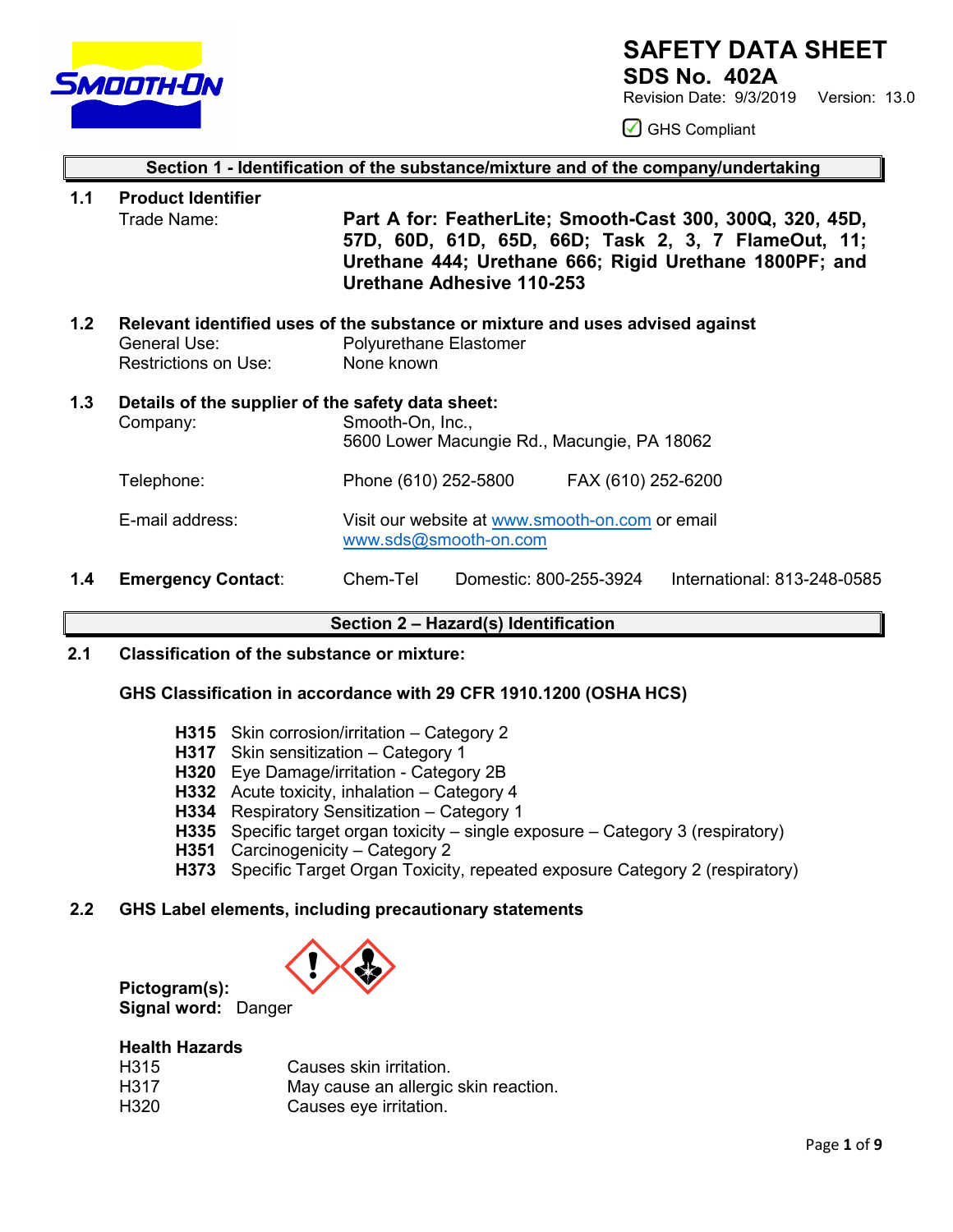| H332<br>H334<br>H335<br>H351  | Harmful if inhaled.<br>May cause allergy or asthma symptoms or breathing difficulties if inhaled.<br>May cause respiratory irritation.<br>Suspected of causing cancer. |
|-------------------------------|------------------------------------------------------------------------------------------------------------------------------------------------------------------------|
| H373                          | May cause damage to organs (Olfactory organs) through prolonged or<br>repeated exposure (inhalation).                                                                  |
| <b>General Precautions</b>    |                                                                                                                                                                        |
| P <sub>101</sub>              | If medical advice is needed, have product container or label at hand.                                                                                                  |
| P <sub>102</sub>              | Keep out of reach of children.                                                                                                                                         |
| P <sub>103</sub>              | Read label before use.                                                                                                                                                 |
| <b>Prevention Precautions</b> |                                                                                                                                                                        |
| P201                          | Obtain special instructions before use.                                                                                                                                |
| P202                          | Do not handle until all safety precautions have been read and understood.                                                                                              |
| P260                          | Do not breathe dust/fume/gas/mist/vapors/spray.                                                                                                                        |
| P264                          | Wash skin thoroughly after handling.                                                                                                                                   |
| P271                          | Use only outdoors or in a well-ventilated area.                                                                                                                        |
| P272                          | Contaminated work clothing should not be allowed out of the workplace.                                                                                                 |
| P280                          | Wear protective gloves/protective clothing/eye protection/face protection.                                                                                             |
| P284                          | [In case of inadequate ventilation] wear respiratory protection.                                                                                                       |
| <b>Response Precautions</b>   |                                                                                                                                                                        |
| P302 + P352                   | IF ON SKIN: Wash with plenty of soap and water.                                                                                                                        |
| $P304 + P340$                 | IF INHALED: Remove person to fresh air and keep comfortable for<br>breathing.                                                                                          |
|                               | P305 + P351 + P338 IF IN EYES: Rinse cautiously with water for several minutes. Remove<br>contact lenses, if present and easy to do. Continue rinsing.                 |
| $P308 + P311$                 | IF exposed or concerned: Call a POISON CENTER or doctor/physician.                                                                                                     |
| P312                          | Call a POISON CENTER or doctor/physician if you feel unwell.                                                                                                           |
| P314                          | Get medical advice/attention if you feel unwell.                                                                                                                       |
| P332+P313                     | IF SKIN irritation occurs: Get medical advice/attention.                                                                                                               |
| P333 + P311                   | If skin irritation or rash occurs: Call a POISON CENTER or doctor/physician.                                                                                           |
| P337 + P311                   | If eye irritation persists: Call a POISON CENTER or doctor/physician.                                                                                                  |
| P362+P364                     | Take off contaminated clothing and wash it before reuse.                                                                                                               |
| <b>Storage Precautions</b>    |                                                                                                                                                                        |
| P403 + P233                   | Store in a well-ventilated place. Keep container tightly closed.                                                                                                       |
| P405                          | Store locked up.                                                                                                                                                       |
| <b>Disposal Precautions</b>   |                                                                                                                                                                        |
| P501                          | Dispose of contents/container according to local, state and federal laws.                                                                                              |
|                               |                                                                                                                                                                        |

**2.3 Hazards not otherwise classified (HNOC) or not covered by GHS** – none known

### **Section 3 - Composition / Information on Ingredients**

### **3.1 Substances/Mixtures**

The following ingredients are hazardous according to Regulation 2012 OSHA Hazard Communication Standard: 29 CFR 1910.1200:

| <b>Chemical name</b>                       | <b>CAS-No.</b> | <b>Concentration</b> |
|--------------------------------------------|----------------|----------------------|
| 4,4' Methylene bis(phenylisocyanate) (MDI) | $101 - 68 - 8$ | $15 - 35$            |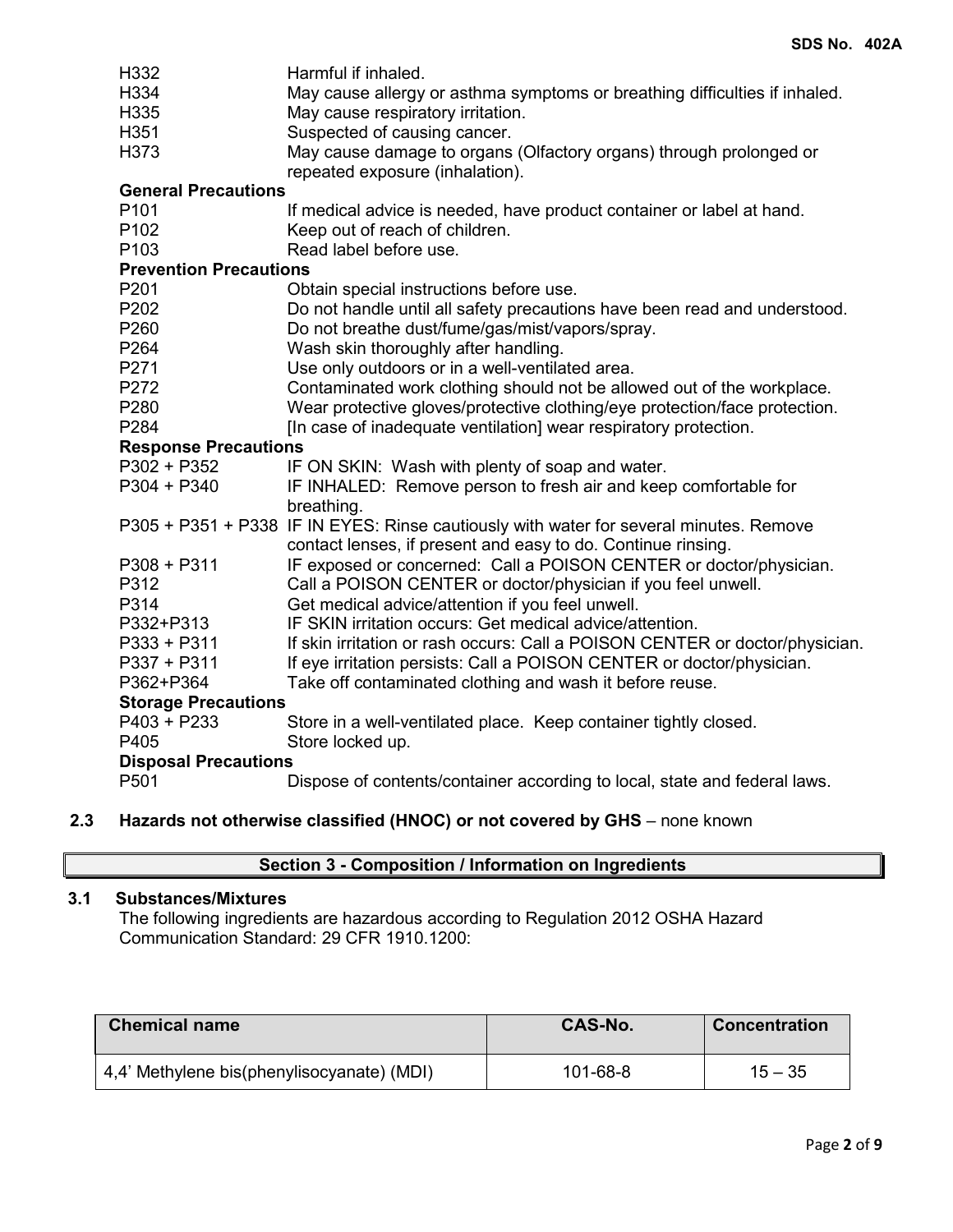| Benzene, 1,1'-methylenebis[4-isocyanato-],<br>homopolymer | 25686-28-6 | $5 - 10$ |
|-----------------------------------------------------------|------------|----------|
| Methylenediphenyl diisocyanate                            | 26447-40-5 | < 1.5    |

### **Section 4 - First Aid Measures**

### **4.1 Description of first aid measures**

### **Inhalation**

Remove source(s) of contamination and move victim to fresh air. If breathing has stopped, give artificial respiration, then oxygen if needed. Contact physician immediately.

### **Eye Contact**

Flush eyes with plenty of water occasionally lifting the upper and lower eyelids. Check and remove any contact lenses if safe to do so. Continue to rinse for at least 15 minutes. If irritation develops, seek medical attention.

### **Skin Contact**

In case of skin contact, wash thoroughly with soap and water. Continue to rinse for at least 15 minutes. Chemical burns must be treated promptly by a physician.

### **Ingestion**

Do not induce vomiting unless instructed by a physician. Never give anything by mouth to an unconscious person. If material has been swallowed and the exposed person is conscious, give small quantities of water to drink. Stop if the exposed person feels sick as vomiting may be dangerous. if vomiting occurs, the head should be kept low so that vomit does not enter the lungs.

### **4.2 Most important symptoms and effects, both acute and delayed**

In case of inhalation of decomposition products in a fire, symptoms may be delayed. The exposed person may need to be kept under medical surveillance for 48 hours.

### **4.3 Indication of any immediate medical attention and specific treatment needed, if necessary.**

### **Section 5 - Fire-Fighting Measures**

### **5.1 Extinguishing Media**

Water Fog, Dry Chemical, and Carbon Dioxide Foam

## **5.2 Special hazards arising from the substance or mixture**

In a fire or if heated, a pressure increase will occur, and the container may burst.

### **5.3 Advice for firefighters**

Use water spray to cool fire-exposed surfaces and to protect personnel. Shut off "fuel" to fire. If a leak or spill has not ignited, use water spray to disperse the vapors. Either allow fire to burn under controlled conditions or extinguish with foam or dry chemical. Try to cover liquid spills with foam. Because fire may produce toxic thermal decomposition products, wear a self-contained breathing apparatus (SCBA) with a full-face piece operated in pressure demand or positive-pressure mode.

### **Section 6 - Accidental Release Measures**

### **6.1 Personal precautions, protective equipment and emergency procedures**

Only properly protected personnel should remain in the spill area; dike and contain spill. Stop or reduce discharge if it can be done safely**.**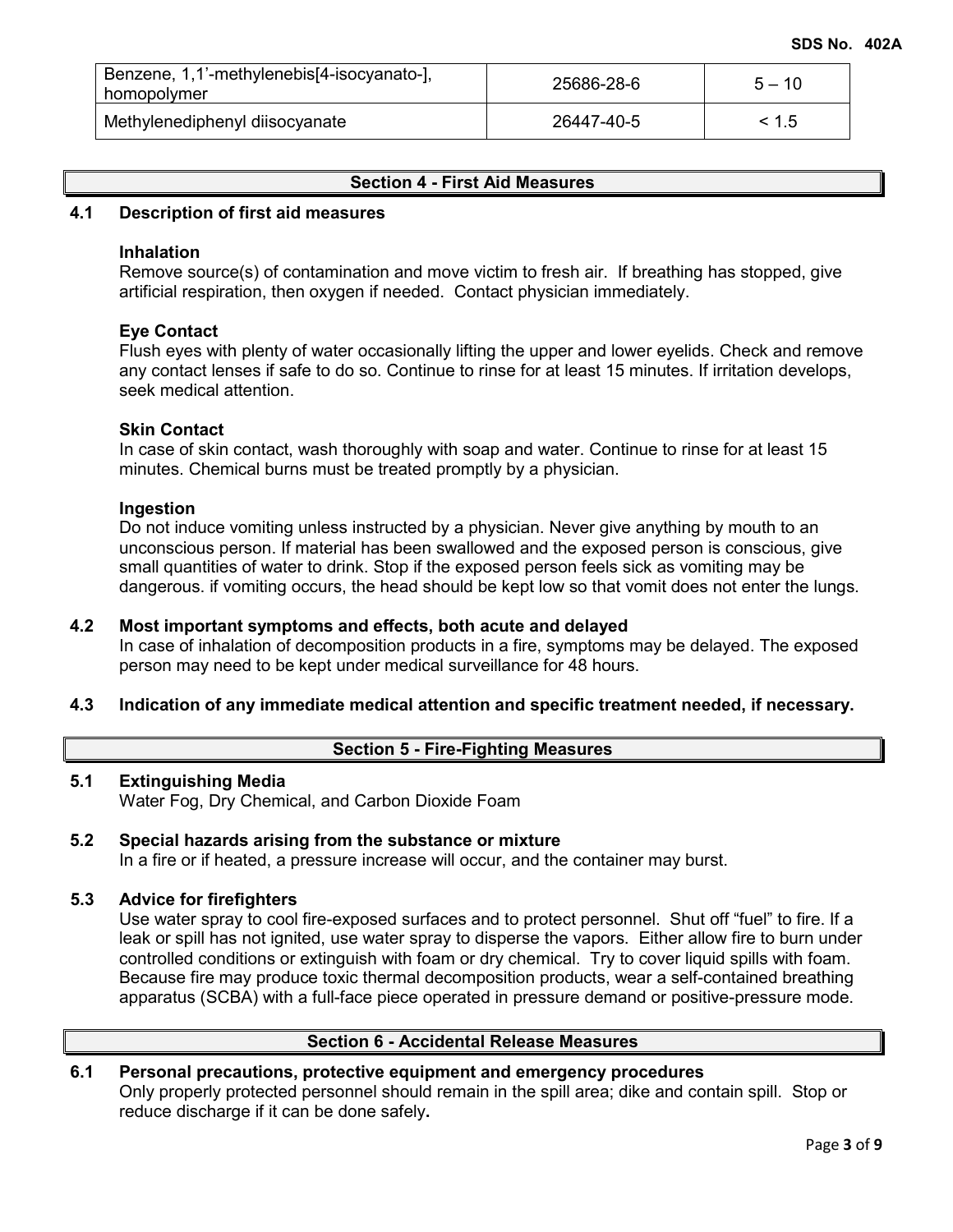### **6.2 Environmental precautions**

Stop spill/release if it can be done safely. Prevent spilled material from entering sewers, storm drains or unauthorized drainage systems and natural waterways by using sand, earth, or other appropriate barriers.No special environmental precautions required.

### **6.3 Methods and material for containment and cleaning up**

Put on appropriate protective gear including NIOSH/MSHA approved self-contained breathing apparatus, rubber boots and heavy rubber gloves. Dike and contain spill; absorb or scrape up excess into suitable container for disposal; wash area with dilute ammonia solution. Stop or reduce discharge if it can be done safely**.** Follow applicable OSHA regulations (29 CFR 1910.120) for disposal.

### **6.4 Reference to other sections**

See Section 3 for list of Hazardous Ingredients; Sections 8 for Exposure Controls; and Section 13 for Disposal.

### **Section 7 - Handling and Storage**

### **7.1 Precautions for safe handling**

Use good general housekeeping procedures. Wash hands after use. Do not get in eyes, on skin or on clothing. Do not breathe vapors or mists. Use good personal hygiene practices.

### **7.2 Conditions for safe storage, including any incompatibilities**

Keep container(s) tightly closed and properly labeled. Store in cool, dry, well ventilated place away from heat, direct sunlight, strong oxidizers and any incompatibles. Store in approved containers and protect against physical damage. Keep containers securely sealed when not in use. Indoor storage should meet local standards and appropriate fire codes. Containers that have been opened must be carefully resealed to prevent leakage. Empty containers retain residue and may be dangerous. Avoid water contamination.

### **7.3 Specific end use(s)**

These precautions are for room temperature handling. Other uses including elevated temperatures or aerosol/spray applications may require added precautions.

### **Section 8 - Exposure Controls / Personal Protection**

# **8.1 Control parameters**

### **Components with workplace control parameters**

| <b>Component</b>                              | CAS-No.  | <b>Value</b>                   | Control<br><b>Parameters</b> | <b>Basis</b>     |
|-----------------------------------------------|----------|--------------------------------|------------------------------|------------------|
| 4,4' Methylene<br>bis(phenylisocyanate) (MDI) | 101-68-8 | $0.005$ ppm                    | TWA                          | <b>ACGIH</b>     |
|                                               |          | $0.2$ mg/m $3$<br>$0.02$ ppm   | C                            | OSHA Z-1         |
|                                               |          | $0.05$ mg/m $3$<br>$0.005$ ppm | TWA                          | <b>NIOSH REL</b> |

### **8.2 Exposure controls**

### **Respiratory Protection**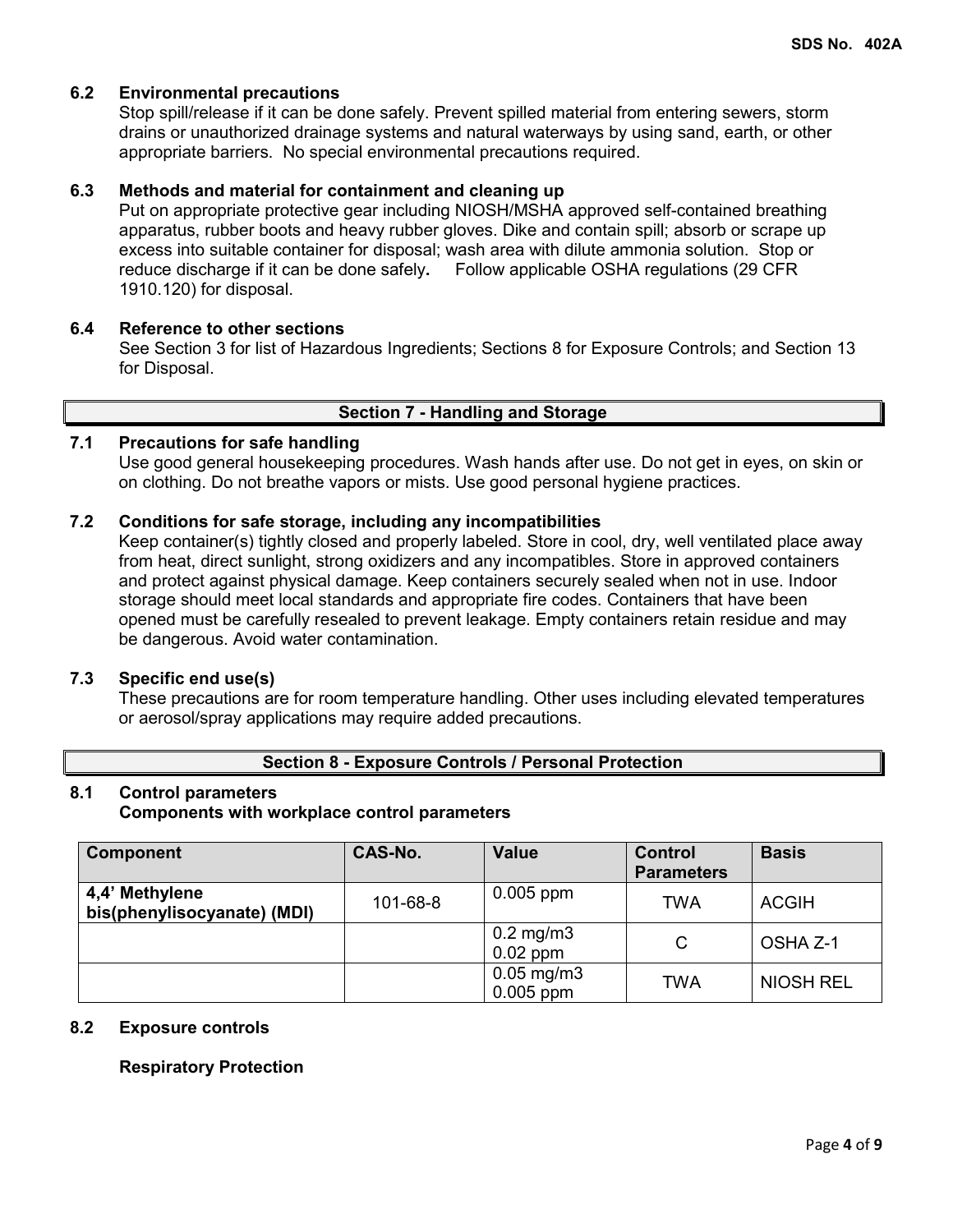Respiratory protection is not normally required when using this product with adequate local exhaust ventilation. Where risk assessment shows air-purifying respirators are appropriate, follow OSHA respirator regulations 29 CFR 1910.134 and European Standards EN 141, 143 and 371; wear an MSHA/NIOSH or European Standards EN 141, 143 and 371 approved respirators equipped with appropriate filter cartridges as a backup to engineering controls.

### **Hand Protection**

Wear any liquid-tight gloves such as butyl rubber, neoprene or PVC.

### **Eye Protection**

Safety glasses with side shields per OSHA eye- and face-protection regulations 29 CFR 1910.133 and European Standard EN166. Contact lenses are not eye protective devices. Appropriate eye protection must be worn instead of, or in conjunction with contact lenses.

### **Other Protective Clothing/Equipment**

Additional protective clothing or equipment is not normally required. Provide eye bath and safety shower.

### **Comments**

Never eat, drink, or smoke in work areas. Practice good personal hygiene after using this material, especially before eating, drinking, smoking, using the toilet, or applying cosmetics. Wash thoroughly after handling.

### **Section 9 - Physical and Chemical Properties**

### **9.1 Information on basic physical and chemical properties**

| Appearance:                       | Amber liquid   | Vapor pressure:                   | $< 0.00016$ mmHg (68 °F) |
|-----------------------------------|----------------|-----------------------------------|--------------------------|
| Odor:                             | Musty odor     | Vapor density (Air=1):            | > 1                      |
| pH:                               | No data        | <b>Evaporation rate:</b>          | No data                  |
| <b>Flash Point:</b>               | $>300$ °F      | <b>Solubility in water:</b>       | Insoluble                |
|                                   |                | <b>Specific Gravity</b>           |                          |
| Melting / freezing point:         | $37^{\circ}$ F | $(H2O=1, at 4 °C)$ :              | No data                  |
| Low / high boiling point:         | $>300$ °F      | <b>Relative density:</b>          | No data                  |
| <b>Upper flammability limits:</b> | No data        | <b>Decomposition temperature:</b> | No data                  |
| <b>Lower flammability limits:</b> | No data        | <b>Viscosity:</b>                 | $30 - 100$ cPs           |

### **Section 10 - Stability and Reactivity**

### **10.1 Reactivity**

No hazardous reactions if stored and handled as prescribed/indicated., No corrosive effect on metal. Not fire propagating.

### **10.2 Chemical stability**

These products are stable at room temperature in closed containers under normal storage and handling conditions.

### **10.3 Possibility of hazardous reactions**

Hazardous polymerization cannot occur

#### . **10.4 Conditions to avoid**

None known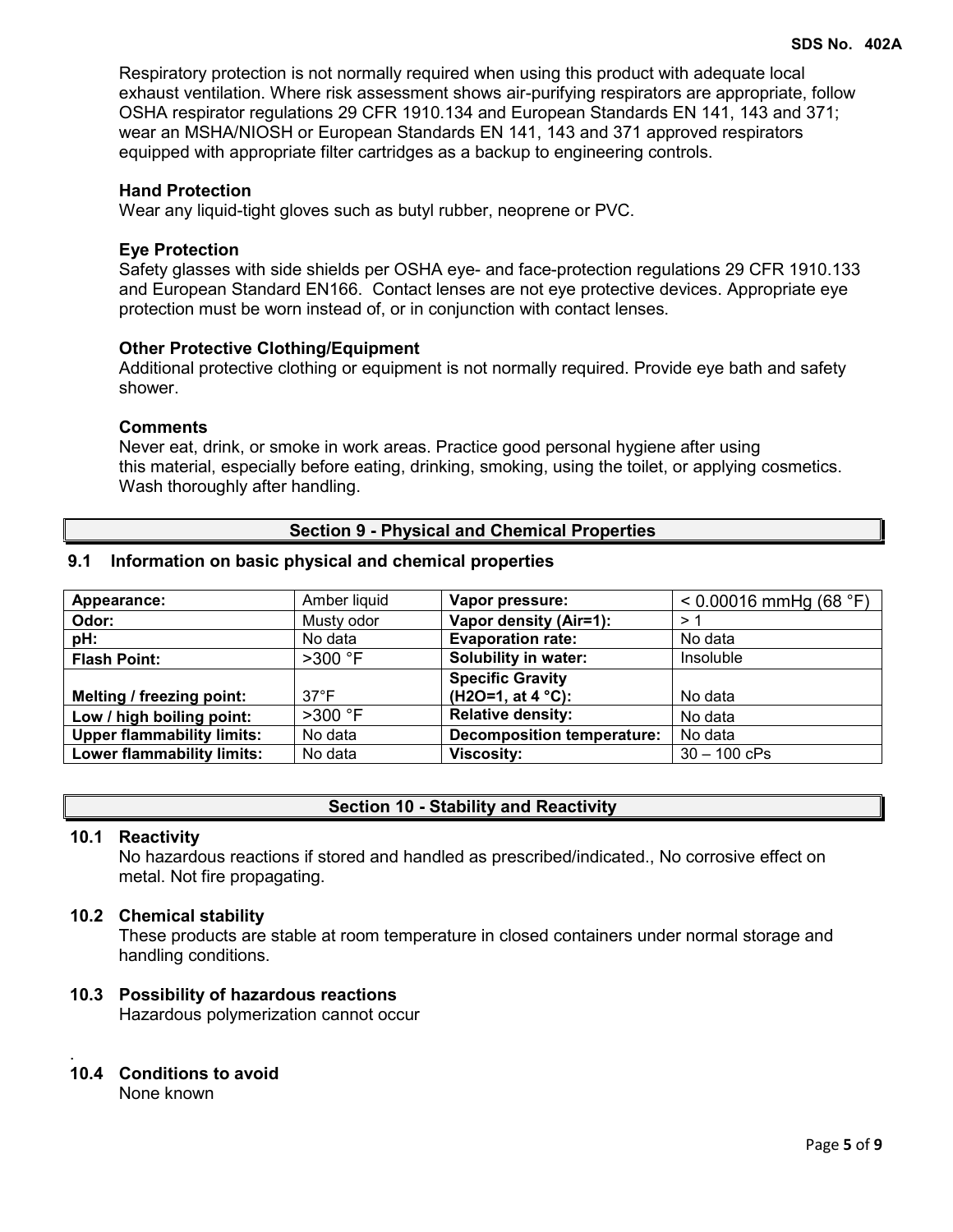### **10.5 Incompatible materials**

Strong bases and acids

### **10.6 Hazardous decomposition products**

Thermal oxidative decomposition can produce carbon oxides, gasses/vapors, and traces of incompletely burned carbon compounds.

### **Section 11- Toxicological Information**

### **11.1 Acute Toxicity**

Calculated based on MDI LD50 oral (rat): > 6,250 mg/kg LC50 inhalation (rat): >6.25 mg/l (OECD Guideline 403) LD50 dermal (rabbit): > 29,400 mg/kg

**Chronic Exposure:** NOAEL: 0.6 mg/m3; LOAEL: 3.1 mg/m3 (based on MDI)

### **Skin Corrosion/Irritation**

Draize test (rabbit): irritating (based on MDI).

### **Serious Eye Damage/Irritation**

Draize test (rabbit): irritating (based on MDI).

**Respiratory/Skin Sensitization**

Buehler test (guinea pig): sensitizing

Mouse Local Lymph Node Assay (LLNA): sensitizing, can cause skin sensitization. Studies in animals suggest that dermal exposure may lead to pulmonary sensitization. However, the relevance of this result for humans is unclear.

### **Germ Cell Mutagenicity**

No data available

### **Carcinogenicity**

A carcinogenic potential cannot be excluded after prolonged exposure to severely irritating concentrations. These effects are not relevant to humans at occupational levels of exposure. OECD Guideline 453 rat inhalation 0, 0.2, 1, 6 mg/m3 result: lung tumors.

### **Reproductive Toxicity**

Repeated inhalation uptake of the substance did not cause damage to the reproductive organs. Assessment of teratogenicity showed that the substance did not cause malformations in animal studies, however toxicity to development was observed at high doses that were toxic to the parental animals.

### **Development:**

OECD Guideline 414 rat inhalation 0, 1, 4, 12 mg/m3 NOAEL Mat: 4 mg/m3 NOAEL Teratogenic: 4 mg/m3

**Specific Target Organ Toxicity – Single Exposure** Causes temporary irritation of the respiratory tract.

**Specific Target Organ Toxicity – Repeated Exposure**

No data available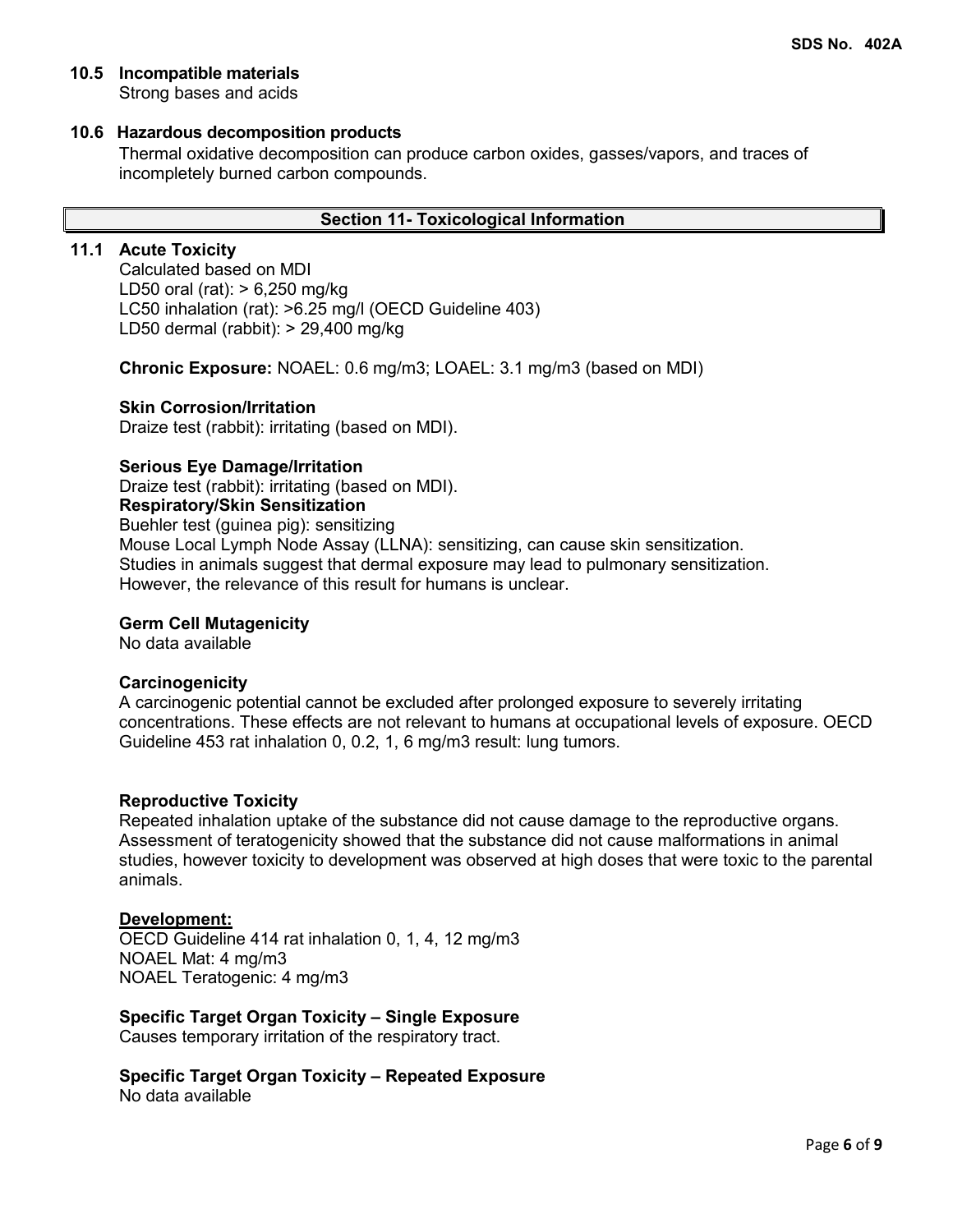### **Aspiration Hazard**

No data available

**Potential Health Effects – Miscellaneous**

No data available

### **Section 12 - Ecological Information**

### **12.1 Toxicity**

LC0 (96 h): > 1,000 mg/l, Brachydanio rerio (OECD Guideline 203, static) EC50 (24 h): > 1,000 mg/l, Daphnia magna (OECD Guideline 202, part 1, static) EC0 (72 h): 1,640 mg/l (growth rate), Scenedesmus subspicatus, (OECD Guideline 201, static

### **12.2 Persistence and Degradability**

Poorly biodegradable (0% BOD OECD Guideline 302 C). This product is unstable in water. The elimination data also refer to products of hydrolysis.

### **12.3 Bioaccumulative Potential**

Significant accumulation in organisms is not to be expected. Bioconcentration factor 200 (28 d) Cyprinus carpio (OECD Guideline 305 E)

### **12.4 Mobility in Soil**

Adsorption to solid soil phase is not expected.

### **12.5 Results of PBT and vPvB assessment** No data available

### **12.6 Other Adverse Effects**

The substance will not evaporate into the atmosphere from the water surface.

### **Section 13 - Disposal Considerations**

### **13.1 Waste treatment methods**

Under Resource Conservation and Recovery Act (RCRA) it is the responsibility of the user of the product to determine at the time of disposal whether the product meets RCRA criteria for hazardous waste as defined in 40 CFR Part 261. Waste management should be in full compliance with federal, state and local laws. Regulations may vary in various locations. Waste characterizations and compliance with applicable laws are the responsibility solely of the waste generator.

### **Container disposal**

Steel drums must be emptied and can be sent to a licensed drum reconditioner for reuse, a scrap metal dealer or an approved landfill. Do not attempt to refill or clean containers since residue is difficult to remove. Under no circumstances should empty drums be burned or cut open with gas or electric torch as toxic decomposition products may be liberated. Do not reuse empty containers.

### **Section 14 - Transport Information**

### **Not regulated by DOT / IMDG / IATA**

### **Section 15 - Regulatory Information**

**15.1 Safety health and environmental regulations/legislation specific for the substance or mixture:**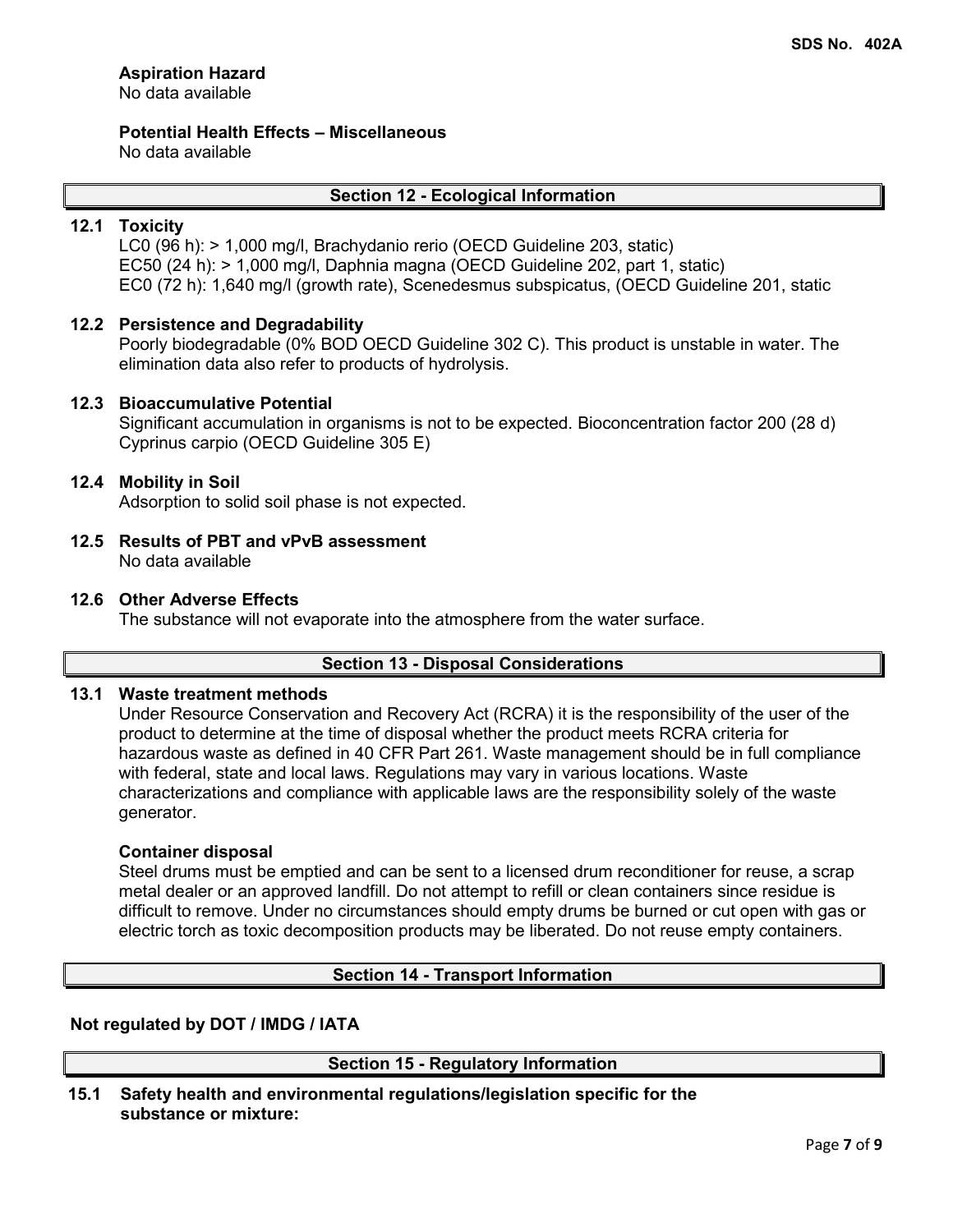### **REACH: Regulation (EC) No 1907/2006 of The European Parliament and of The Council of December 2006 (including amendments and corrigenda as of 17 February 2016)**

This product complies with REACH or is not subject to regulation under REACH. The product does not contain an ingredient listed on either the Candidate List or Authorization List for Substances of Very High Concern (SVHC).

### **In the United States (EPA Regulations)**

### **TSCA Inventory Status (40 CFR710)**

All components of this formulation are listed in the TSCA Inventory. No component of this formulation has been determined to be subject to manufacturing or use restrictions under the Significant New Use Rules (SNURs).

### **CERCLA Hazardous Substance List (40 CFR 302.4)**

None known.

### **SARA 302 Components**

No chemicals in this material are subject to the reporting requirements of SARA Title III, Section 302.

**Superfund Amendments and Reauthorization Act of 1986 Title lll (Emergency Planning and community Right-to-Know Act of 1986) Sections 311 and 312** Immediate (Acute), Delayed (Chronic)

### **Superfund Amendments and Reauthorization Act of 1986 Title lll (Emergency Planning and Community Right-to-Know Act of 1986) Section 313**

4,4' Methylene bis(phenylisocyanate) (MDI)

**Component**<br>4.4' Methylene bis(phenylisocyanate) (MDI)  $\overline{101-68-8}$   $\overline{201}$   $\overline{15-35}$ 

### **California Proposition 65**

This product does not intentionally contain any chemicals known to the state of California to cause cancer, birth defects or other reproductive harm.

### **15.2 Chemical safety assessment**

No chemical safety assessment has been carried out for this substance/mixture by the supplier.



**Revision Date: 9/3/2019 Version: 13.0**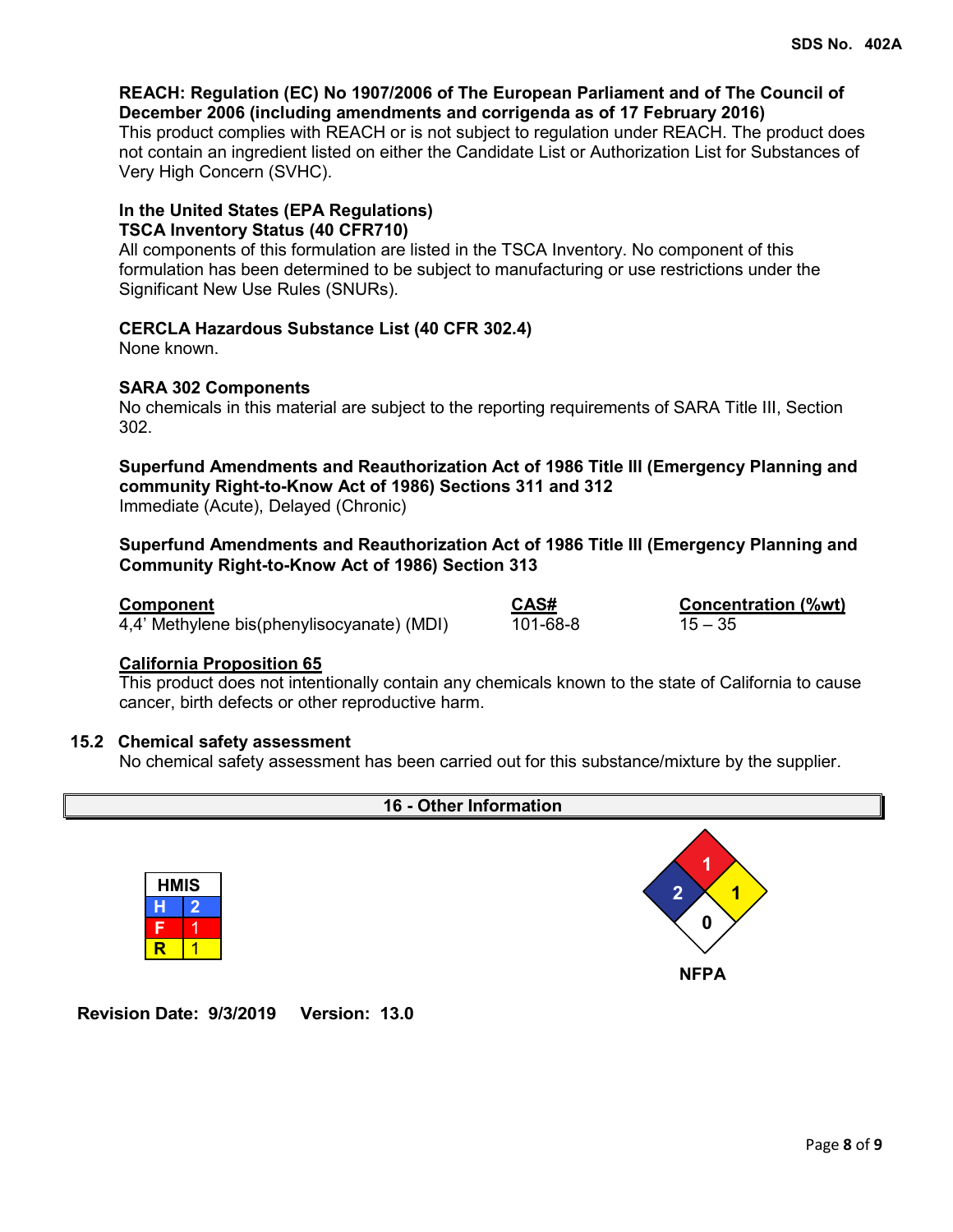### **Abbreviations and acronyms**

ACGIH-American Conference of Governmental Industrial Hygienists; ANSI-American National Standards Institute; Canadian TDG-Canadian Transportation of Dangerous Goods; CAS-Chemical Abstract Service; Chemtrec-Chemical Transportation Emergency Center (US); CHIP-Chemical Hazard Information and Packaging; DSL-Domestic Substances List; EC-Equivalent Concentration; EH40 (UK)- HSE Guidance Note EH40 Occupational Exposure Limits; EPCRA-Emergency Planning and Community Right-To-Know Act; ESL-Effects screening levels; GHS-Globally Harmonized System of Classification and Labelling of Chemicals; HMIS-Hazardous Material Information Service; IATA-International Air Transport Association; IMDG-International Maritime Dangerous Goods Code; LC-Lethal Concentration; LD-Lethal Dose; NFPA-National Fire Protection Association; OEL-Occupational Exposure Limit; OSHA-Occupational Safety and Health Administration, US Dept. of Labor; PEL-Permissible Exposure Limit; SARA (Title III)-Superfund Amendments and Reauthorization Act; SARA 313-Superfund Amendments and Reauthorization Act, Section 313; SCBA-Self-Contained Breathing Apparatus; STEL-Short Term Exposure Limit; TCEQ-Texas Commission on Environmental Quality; TLV-Threshold Limit Value; TSCA-Toxic Substances Control Act Public Law 94-469; TWA-Time Weighted Value; US DOT-US Department of Transportation; WHMIS-Workplace Hazardous Materials Information System.

### **Disclaimer**

The information contained in this Safety Data Sheet (SDS) is considered accurate as of the version date. However, no warranty is expressed or implied regarding the accuracy of the data. Since the use of this product is not within the control of Smooth-On Inc., it is the user's obligation to determine the suitability of the product for its intended application and assumes all risk and liability for its safe use.

This SDS is prepared to comply with the Globally Harmonized System of Classification and Labelling of Chemicals (GHS) as prescribed by the United States (US) Occupational Safety and Health Administration (OSHA) Hazard Communication Standard (29 CFR 1910.1200), the Canadian Workplace Hazardous Materials Information System (WHMIS), and European Union Regulation (EC) No 1907/2006 of the European Parliament and of the Council of 18 December 2006 (REACH).

Classifications of the chemical in accordance with 29 CFR 1910.1200, signal word, hazard and precautionary statement(s), symbol(s) and other information are based on listed concentration of each hazardous ingredient. Unlisted ingredients are not "hazardous" per the OSHA Hazard Communication Standard (29 CFR 1910.1200), WHMIS and EC No 1907/2006 and are considered trade secrets under US Federal Law (29 CFR and 40 CFR), Canadian Law (Health Canada Legislation), and European Union Directives.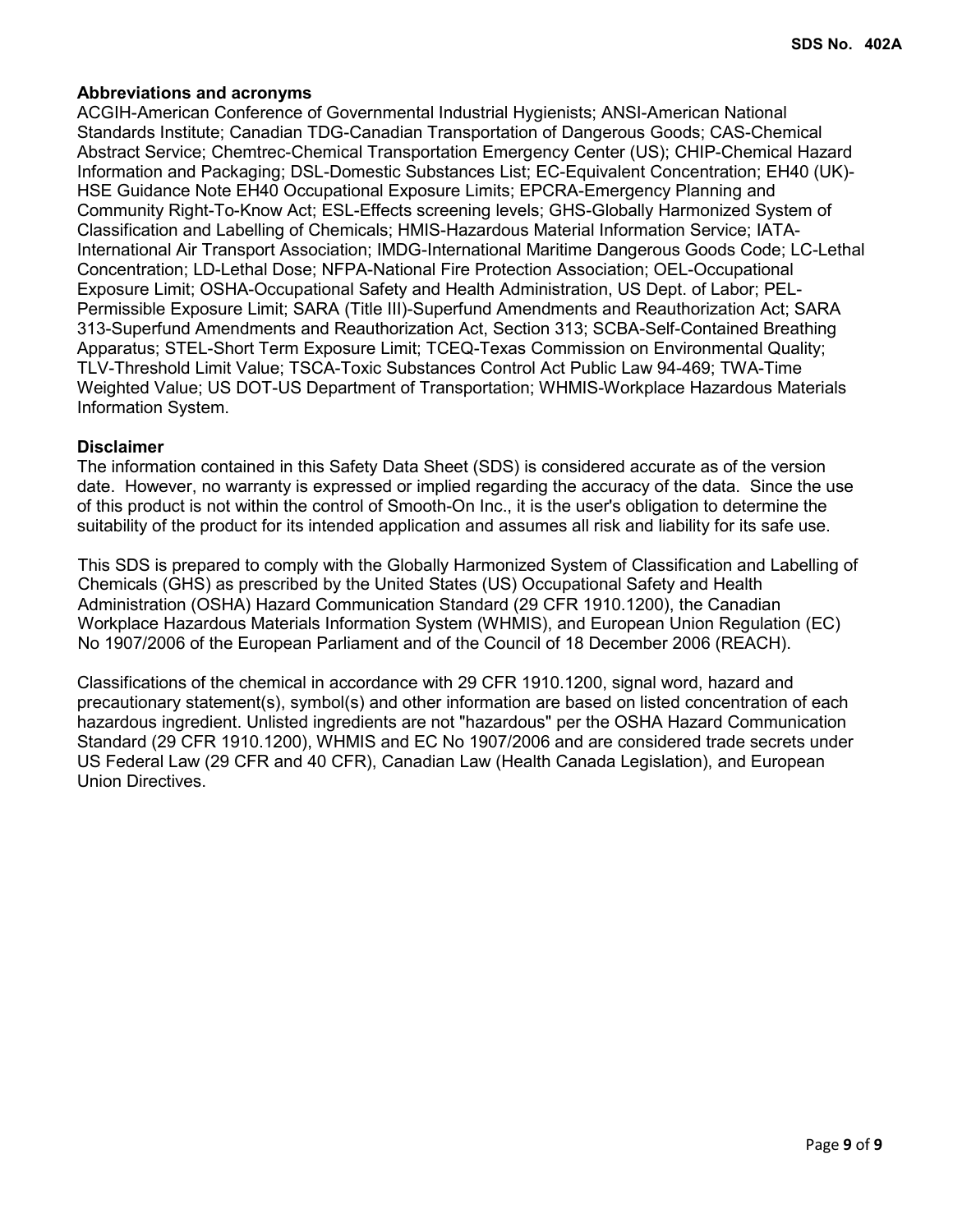

### **SAFETY DATA SHEET**

**SDS No. 402B** 

Revision Date: 9/3/2019 Version: 13.0

◯ GHS Compliant

### **Section 1 - Identification of the substance/mixture and of the company/undertaking 1.1 Product Identifier** Trade Name: **Part B for: FeatherLite; Smooth-Cast 300, 300Q, 320, 45D,**

**57D, 60D, 61D, 65D, 66D; Task 2, 3, 7 FlameOut, 11; Urethane 444; Urethane 666; Rigid Urethane 1800PF; and Urethane Adhesive 110-253**

**1.2 Relevant identified uses of the substance or mixture and uses advised against**  Polyurethane Elastomer Restrictions on Use: None known

### **1.3 Details of the supplier of the safety data sheet:** Company: Smooth-On, Inc., 5600 Lower Macungie Rd., Macungie, PA 18062 Telephone: Phone (610) 252-5800 FAX (610) 252-6200

### E-mail address: Visit our website at [www.smooth-on.com](http://www.smooth-on.com/) or email [www.sds@smooth-on.com](http://www.sds@smooth-on.com)

**1.4 Emergency Contact**: Chem-Tel Domestic: 800-255-3924 International: 813-248-0585

### **Section 2 – Hazard(s) Identification**

### **2.1 Classification of the substance or mixture**

Not a hazardous substance or mixture according to United States Occupational Safety and Health Administration (OSHA) Hazard Communication Standard (29 CFR 1910.1200), the Canadian Workplace Hazardous Materials Information System (WHMIS) and Regulation (EC) No 1272/2008 and subsequent amendments.

**2.2 GHS Label elements, including precautionary statements Pictogram(s):** none **Signal word:** none

### **General Precautions:**

- P101: If medical advice is needed, have product container or label at hand.
- P102: Keep out of reach of children.
- P103: Read label before use.

### **2.3 Hazards not otherwise classified (HNOC) or not covered by GHS** – none

### **Section 3 - Composition / Information on Ingredients**

### **3.1 Substances**

 No ingredients are hazardous according to Regulation 2012 OSHA Hazard Communication Standard 29 CFR 1910.1200 criteria.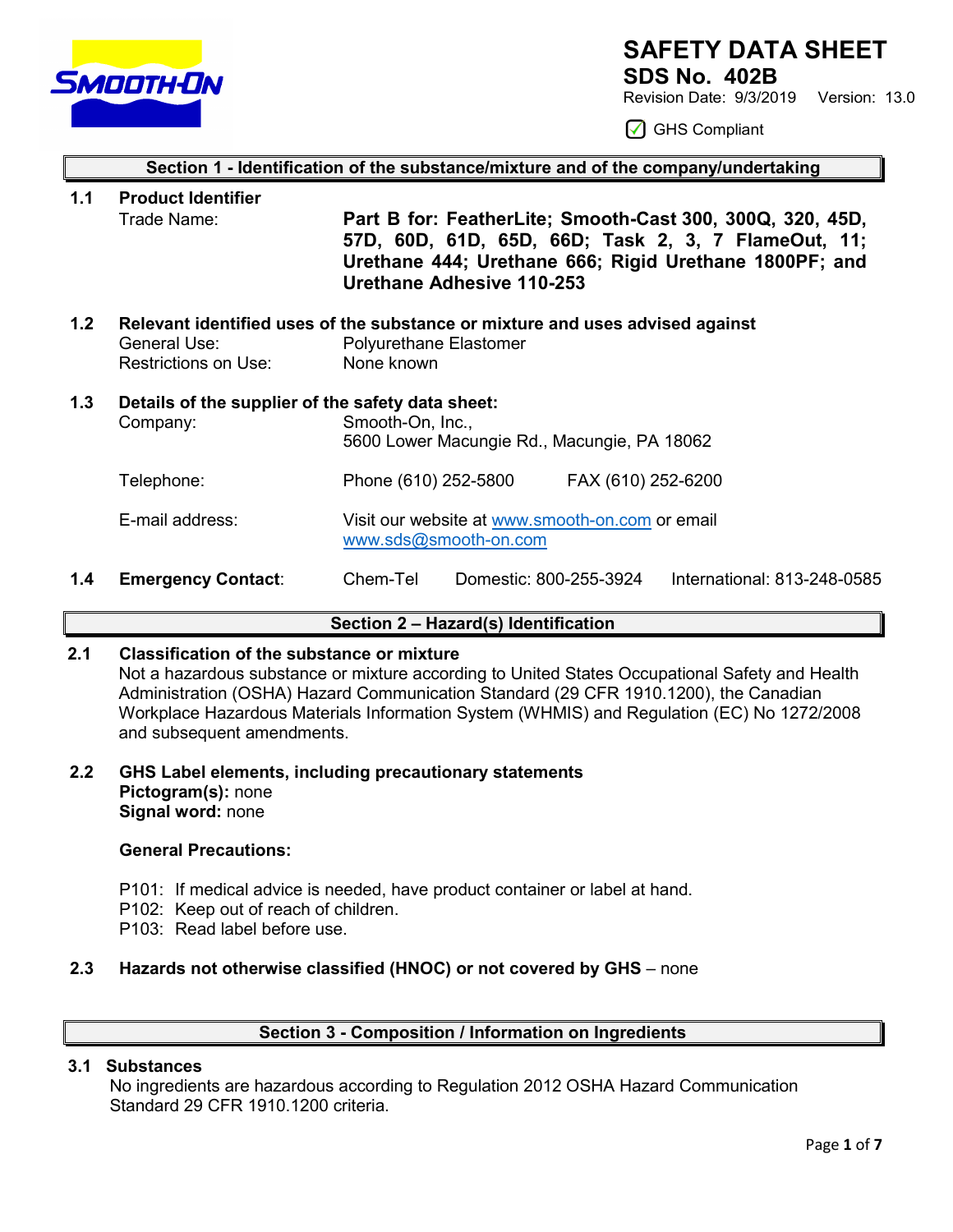### **Section 4 - First Aid Measures**

### **4.1 Description of first aid measures**

### **Inhalation**

Remove source(s) of contamination and move victim to fresh air. If breathing has stopped, give artificial respiration, then oxygen if needed. Contact physician immediately.

### **Eye Contact**

Flush eyes with plenty of water. If irritation persists, seek medical attention.

### **Skin Contact**

In case of skin contact, wash thoroughly with soap and water.

### **Ingestion**

Do not induce vomiting unless instructed by a physician. Never give anything by mouth to an unconscious person.

- **4.2 Most important symptoms and effects, both acute and delayed** None known.
- **4.3 Indication of any immediate medical attention and specific treatment needed**

### **Section 5 - Fire-Fighting Measures**

### **5.1 Extinguishing Media**

Water Fog, Dry Chemical, and Carbon Dioxide Foam

**5.2 Special hazards arising from the substance or mixture** None known.

### **5.3 Advice for firefighters**

Use water spray to cool fire-exposed surfaces and to protect personnel. Shut off "fuel" to fire. If a leak or spill has not ignited, use water spray to disperse the vapors. Either allow fire to burn under controlled conditions or extinguish with foam or dry chemical. Try to cover liquid spills with foam. Because fire may produce toxic thermal decomposition products, wear a self-contained breathing apparatus (SCBA) with a full-face piece operated in pressure demand or positive-pressure mode.

### **Section 6 - Accidental Release Measures**

### **6.1 Personal precautions, protective equipment and emergency procedures**

Only properly protected personnel should remain in the spill area; dike and contain spill. Stop or reduce discharge if it can be done safely**.**

### **6.2 Environmental precautions**

Stop spill/release if it can be done safely. Prevent spilled material from entering sewers, storm drains or unauthorized drainage systems and natural waterways by using sand, earth, or other appropriate barriers.No special environmental precautions required.

### **6.3 Methods and material for containment and cleaning up**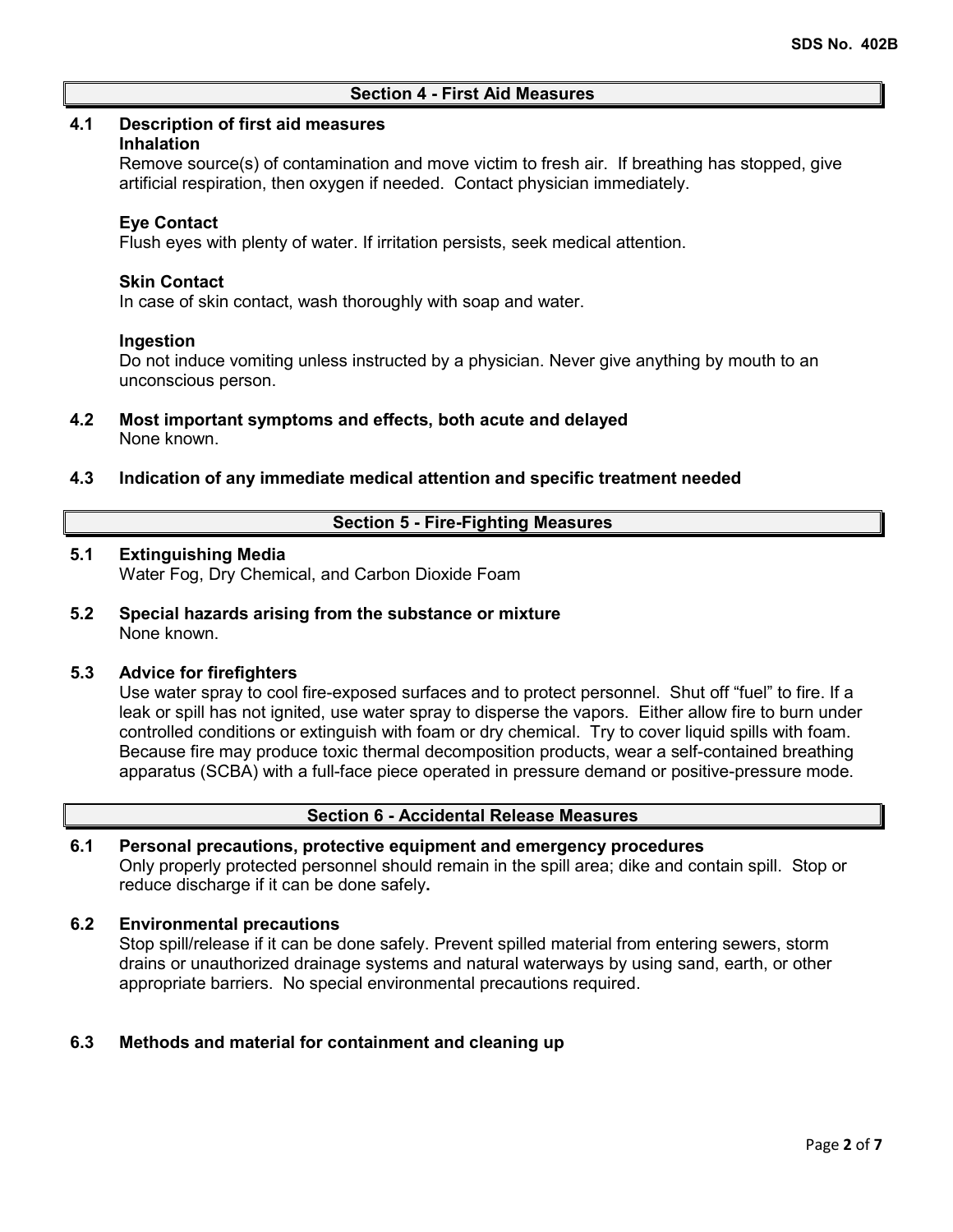Put on appropriate protective gear including NIOSH/MSHA approved self-contained breathing apparatus, rubber boots and heavy rubber gloves. Dike and contain spill; absorb or scrape up excess into suitable container for disposal; wash area with dilute ammonia solution. Stop or reduce discharge if it can be done safely**.** Follow applicable OSHA regulations (29 CFR 1910.120) for disposal.

### **6.4 Reference to other sections**

See Section 3 for list of Hazardous Ingredients; Sections 8 for Exposure Controls; and Section 13 for Disposal.

### **Section 7 - Handling and Storage**

### **7.1 Precautions for safe handling**

Use good general housekeeping procedures. Wash hands after use. Do not get in eyes, on skin or on clothing. Do not breathe vapors or mists. Use good personal hygiene practices.

### **7.2 Conditions for safe storage, including any incompatibilities**

Keep container(s) tightly closed and properly labeled. Store in cool, dry, well ventilated place away from heat, direct sunlight, strong oxidizers and any incompatibles. Store in approved containers and protect against physical damage. Keep containers securely sealed when not in use. Indoor storage should meet local standards and appropriate fire codes. Containers that have been opened must be carefully resealed to prevent leakage. Empty containers retain residue and may be dangerous. Avoid water contamination.

### **7.3 Specific end use(s)**

These precautions are for room temperature handling. Other uses including elevated temperatures or aerosol/spray applications may require added precautions.

### **Section 8 - Exposure Controls / Personal Protection**

### **8.1 Control parameters** None defined

### **8.2 Exposure controls**

### **Respiratory Protection**

Respiratory protection is not normally required when using this product with adequate local exhaust ventilation. Where risk assessment shows air-purifying respirators are appropriate, follow OSHA respirator regulations 29 CFR 1910.134 and European Standards EN 141, 143 and 371; wear an MSHA/NIOSH or European Standards EN 141, 143 and 371 approved respirators equipped with appropriate filter cartridges as a backup to engineering controls.

### **Hand Protection**

Wear any liquid-tight gloves such as butyl rubber, neoprene or PVC.

### **Eye Protection**

Safety glasses with side shields per OSHA eye- and face-protection regulations 29 CFR 1910.133 and European Standard EN166. Contact lenses are not eye protective devices. Appropriate eye protection must be worn instead of, or in conjunction with contact lenses.

### **Other Protective Clothing/Equipment**

Additional protective clothing or equipment is not normally required. Provide eye bath and safety shower.

### **Comments**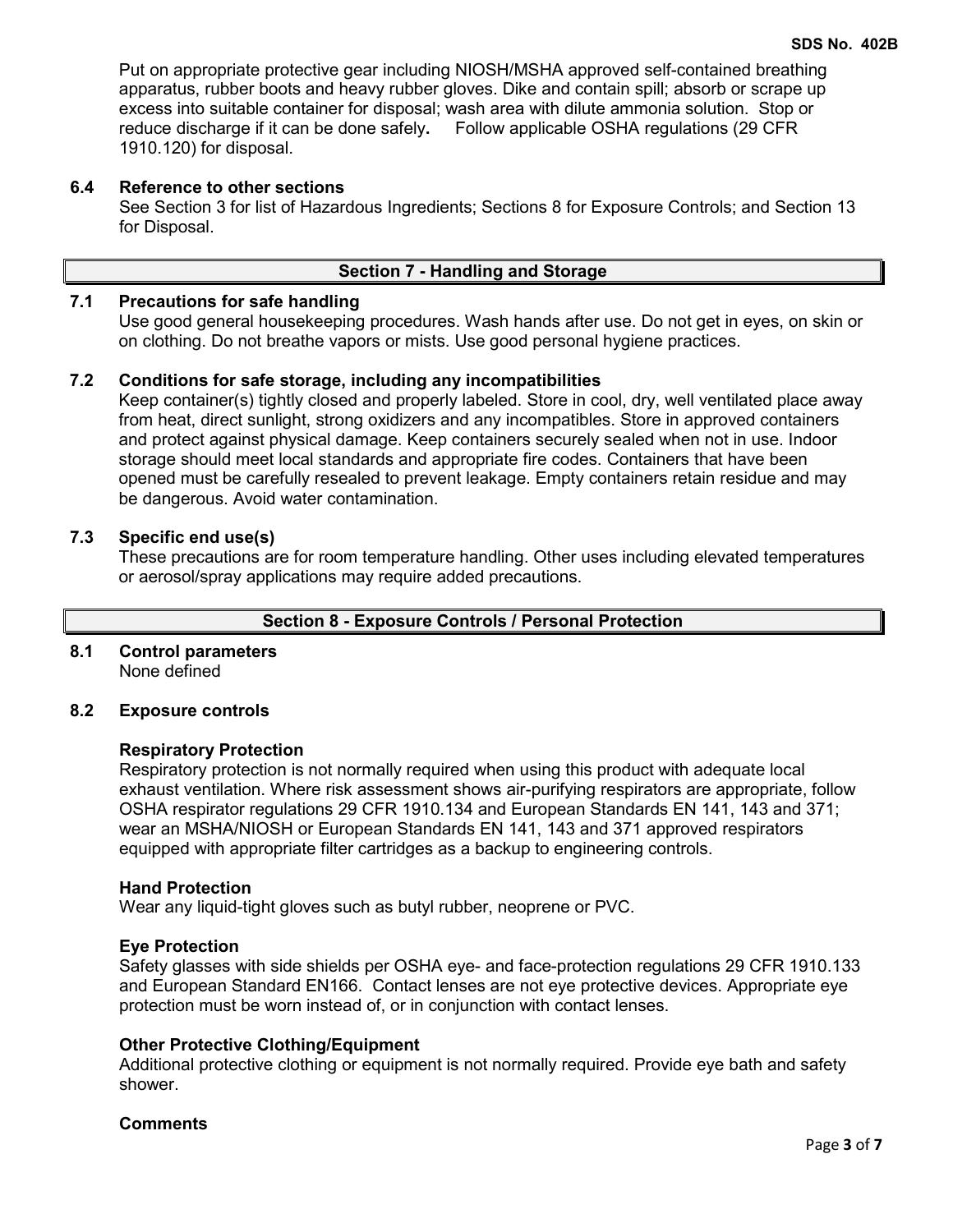Never eat, drink, or smoke in work areas. Practice good personal hygiene after using this material, especially before eating, drinking, smoking, using the toilet, or applying cosmetics. Wash thoroughly after handling.

### **Section 9 - Physical and Chemical Properties**

### **9.1 Information on basic physical and chemical properties:**

| Appearance:                       | Translucent viscous liquid | Vapor pressure:                   | No data         |
|-----------------------------------|----------------------------|-----------------------------------|-----------------|
| Odor:                             | Mild to sweet odor         | Vapor density (Air=1):            | >1              |
| pH:                               | No data                    | <b>Evaporation rate:</b>          | No data         |
| <b>Flash Point:</b>               | $>300$ °F                  | Solubility in water:              | Insoluble       |
|                                   |                            | <b>Specific Gravity</b>           |                 |
| Melting / freezing point:         | No data                    | $(H2O=1, at 4 °C)$ :              | 1.07            |
| Low / high boiling point:         | No data                    | <b>Relative density:</b>          | No data         |
| <b>Upper flammability limits:</b> | No data                    | <b>Decomposition temperature:</b> | No data         |
| <b>Lower flammability limits:</b> | No data                    | <b>Viscosity:</b>                 | $100 - 300$ cPs |

### **Section 10 - Stability and Reactivity**

### **10.1 Reactivity**

.

No hazardous reactions if stored and handled as prescribed/indicated., No corrosive effect on metal. Not fire propagating.

### **10.2 Chemical stability**

These products are stable at room temperature in closed containers under normal storage and handling conditions.

### **10.3 Possibility of hazardous reactions** Hazardous polymerization cannot occur

### **10.4 Conditions to avoid**

None known

### **10.5 Incompatible materials**

Strong bases and acids

### **10.6 Hazardous decomposition products**

Thermal oxidative decomposition can produce carbon oxides, gasses/vapors, and traces of incompletely burned carbon compounds.

### **Section 11- Toxicological Information**

### **11.1 Information on toxicological effects**

**Acute Toxicity** No data available

**Skin Corrosion/Irritation** No data available

**Serious Eye Damage/Irritation** No data available **Respiratory/Skin Sensitization**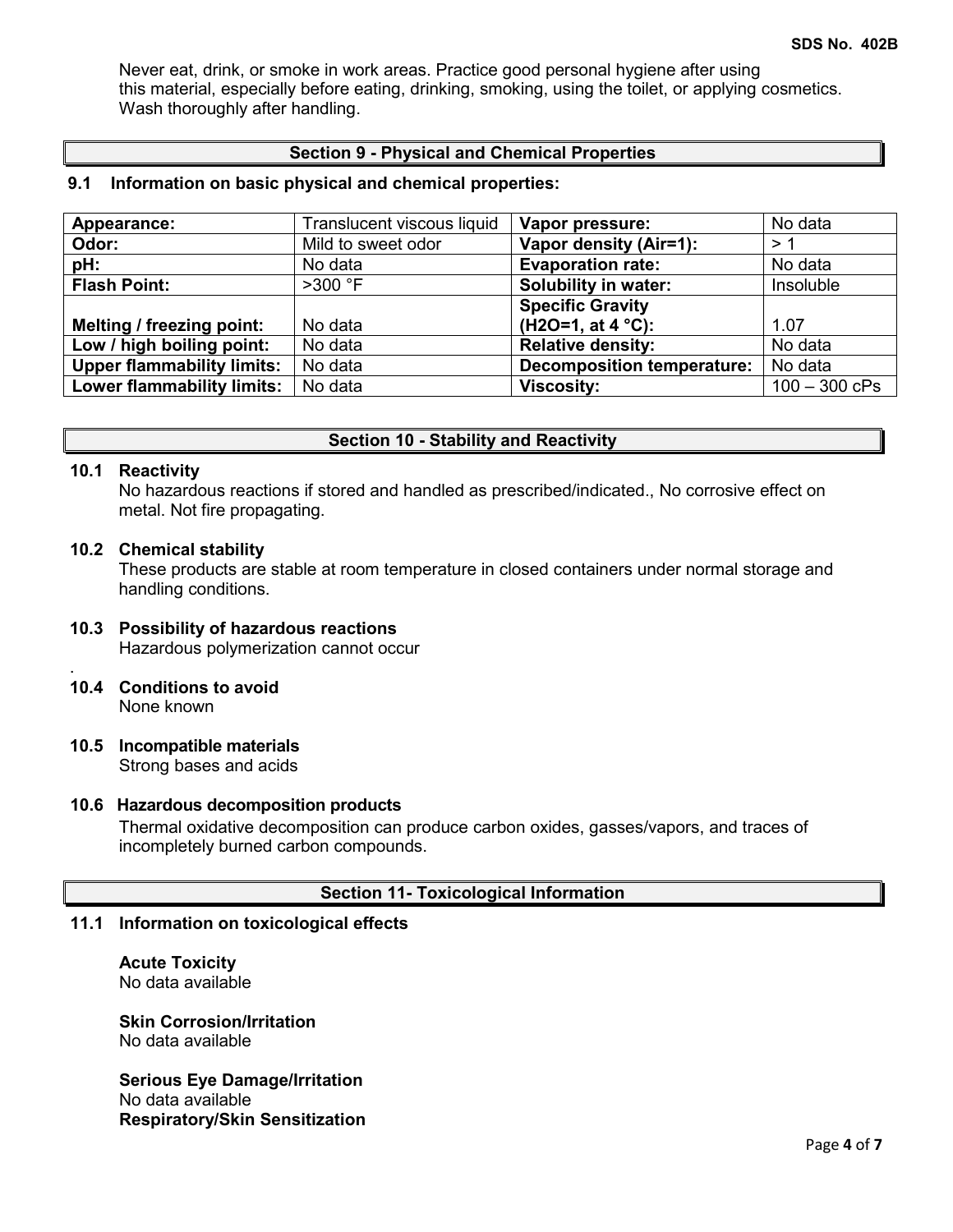No data available

### **Germ Cell Mutagenicity**

No data available

#### **Carcinogenicity**

No component of these products present at levels greater than or equal to 0.1% is identified as a carcinogen or potential carcinogen by IARC, ACGIH or NTP.

#### **Reproductive Toxicity**

No data available

### **Specific Target Organ Toxicity – Single Exposure**

No data available

**Specific Target Organ Toxicity – Repeated Exposure** No data available

#### **Aspiration Hazard**

No data available

### **Potential Health Effects – Miscellaneous**

No data available

### **Section 12 - Ecological Information**

### **12.1 Toxicity** No data available

- **12.2 Persistence and Degradability** No data available
- **12.3 Bioaccumulative Potential** No data available
- **12.4 Mobility in Soil** No data available
- **12.5 Results of PBT and vPvB assessment** No data available
- **12.6 Other Adverse Effects**

No data available

### **Section 13 - Disposal Considerations**

### **13.1 Waste treatment methods**

Under Resource Conservation and Recovery Act (RCRA) it is the responsibility of the user of the product to determine at the time of disposal whether the product meets RCRA criteria for hazardous waste as defined in 40 CFR Part 261. Waste management should be in full compliance with federal, state and local laws. Regulations may vary in various locations. Waste characterizations and compliance with applicable laws are the responsibility solely of the waste generator.

### **Container disposal**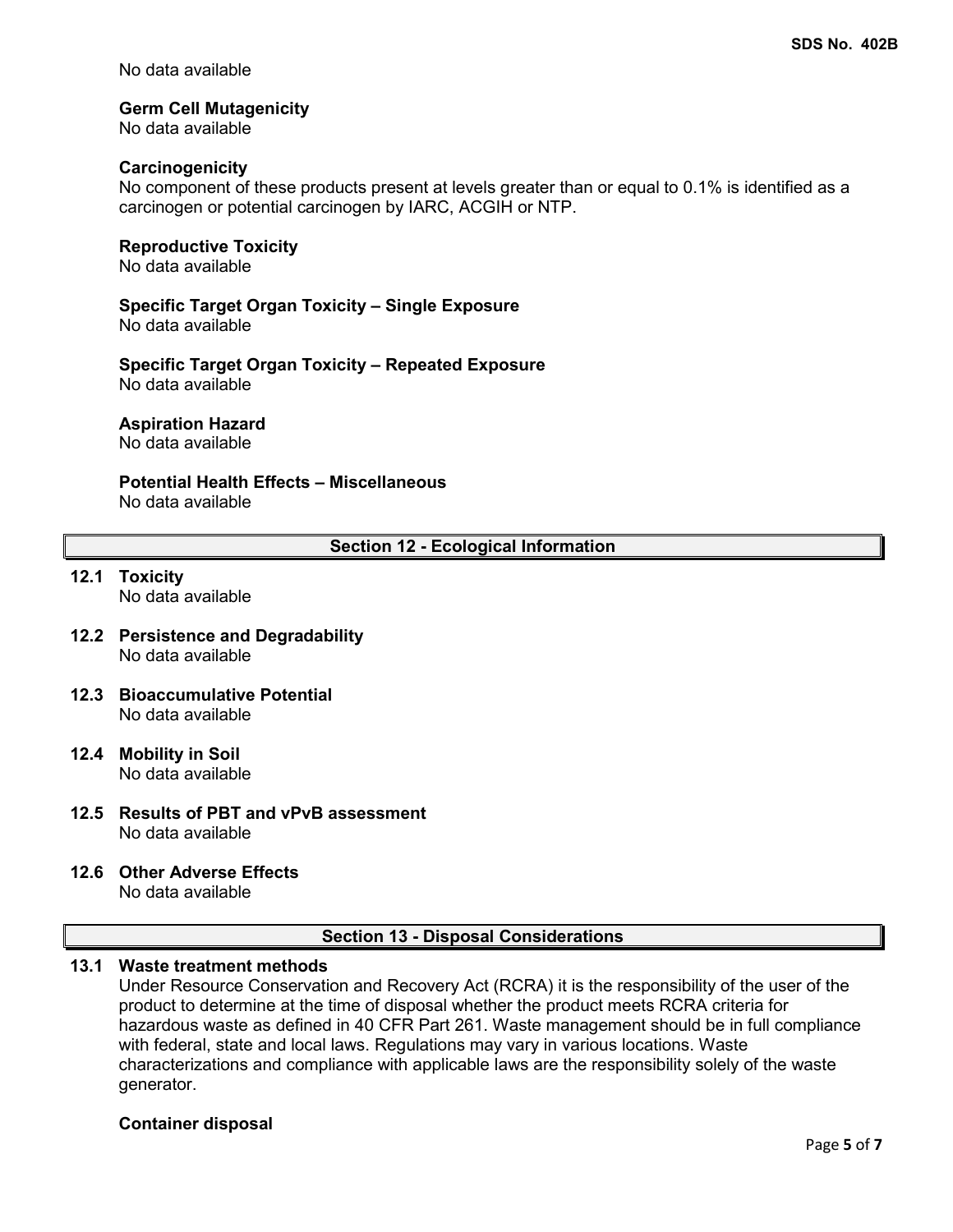Steel drums must be emptied and can be sent to a licensed drum reconditioner for reuse, a scrap metal dealer or an approved landfill. Do not attempt to refill or clean containers since residue is difficult to remove. Under no circumstances should empty drums be burned or cut open with gas or electric torch as toxic decomposition products may be liberated. Do not reuse empty containers.

### **Section 14 - Transport Information**

### **Not regulated by DOT / IMDG / IATA**

### **Section 15 - Regulatory Information**

### **15.1 Safety health and environmental regulations/legislation specific for the substance or mixture:**

### **REACH: Regulation (EC) No 1907/2006 of The European Parliament and of The Council of December 2006 (including amendments and corrigenda as of 17 February 2016)**

This product complies with REACH or is not subject to regulation under REACH. The product does not contain an ingredient listed on either the Candidate List or Authorization List for Substances of Very High Concern (SVHC).

### **In the United States (EPA Regulations) TSCA Inventory Status (40 CFR710)**

All components of this formulation are listed in the TSCA Inventory. No component of this formulation has been determined to be subject to manufacturing or use restrictions under the Significant New Use Rules (SNURs).

### **CERCLA Hazardous Substance List (40 CFR 302.4)**

None known.

### **SARA 302 Components**

No chemicals in this material are subject to the reporting requirements of SARA Title III, Section 302.

### **Superfund Amendments and Reauthorization Act of 1986 Title lll (Emergency Planning and community Right-to-Know Act of 1986) Sections 311 and 312** None

### **Superfund Amendments and Reauthorization Act of 1986 Title lll (Emergency Planning and Community Right-to-Know Act of 1986) Section 313**

This material does not contain any chemical components with known CAS numbers that exceed the threshold (De Minimis) reporting levels established by SARA Title III, Section 313.

**California Proposition 65:** This product does not intentionally contain any chemicals known to the state of California to cause cancer, birth defects or other reproductive harm.

### **15.2 Chemical safety assessment**

No chemical safety assessment has been carried out for this substance/mixture by the supplier.